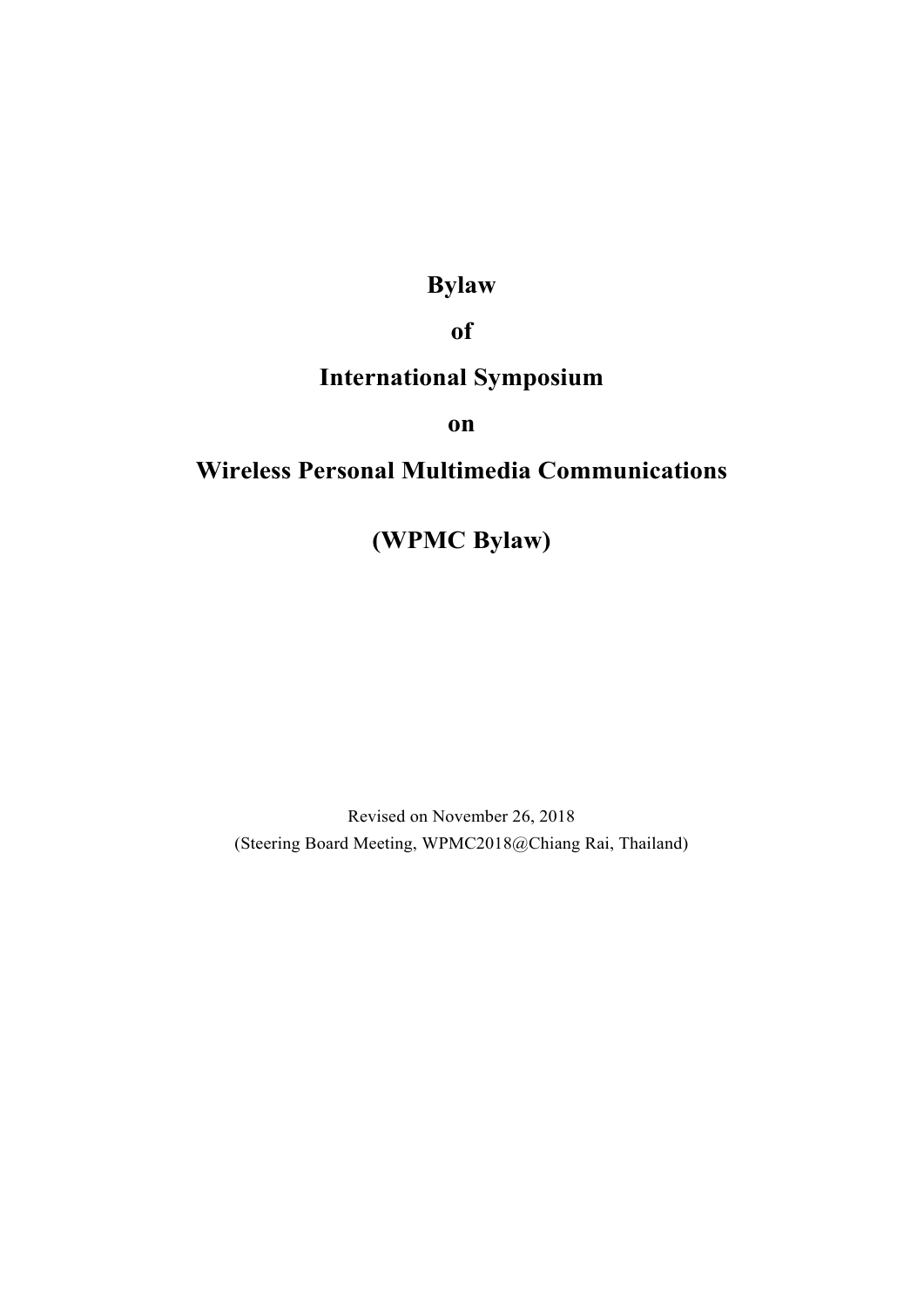### Bylaw of International Symposium  $\alpha$ n Wireless Personal Multimedia Communications

#### (Title) ARTICLE 1.

This research conference shall be called the WPMC, short for International Symposium on Wireless Personal Multimedia Communications.

(Status) ARTICLE 2. The WPMC is held as a non-profit event.

(Framework) ARTICLE 3. The framework of the WPMC is shown in Appendix 1.

(Organizers)

ARTICLE 4.

The WPMC shall be jointly hosted and organized by the National Institute of Information and Communications Technology (hereinafter called as NICT), the YRP R&D Promotion Committee (hereinafter called as YRP), as well as various organizations in hosting nations as deemed necessary.

(Objective)

ARTICLE 5.

The objective of the WPMC is to continue and accelerate the existing momentum for establishing a global forum for Wireless Personal Multimedia Communications.

The Symposium shall address the issue of research and development activities which are taking place at an intense and breathtaking pace to create future generation wireless communications to lead and navigate the human race in the 21st Century. Under the theme, "SEAMLESS GLOBAL WIRELESS PERSONAL MULTIMEDIA CONNECTIVITY," the WPMC will be held in various countries and regions of the world.

(Steering Board and its members) ARTICLE 6.

The WPMC shall set up a Steering Board. The Steering Board shall comprise of founding Co-chairs, and a maximum of 12 members from industries and academic circles as shown in Appendix 2.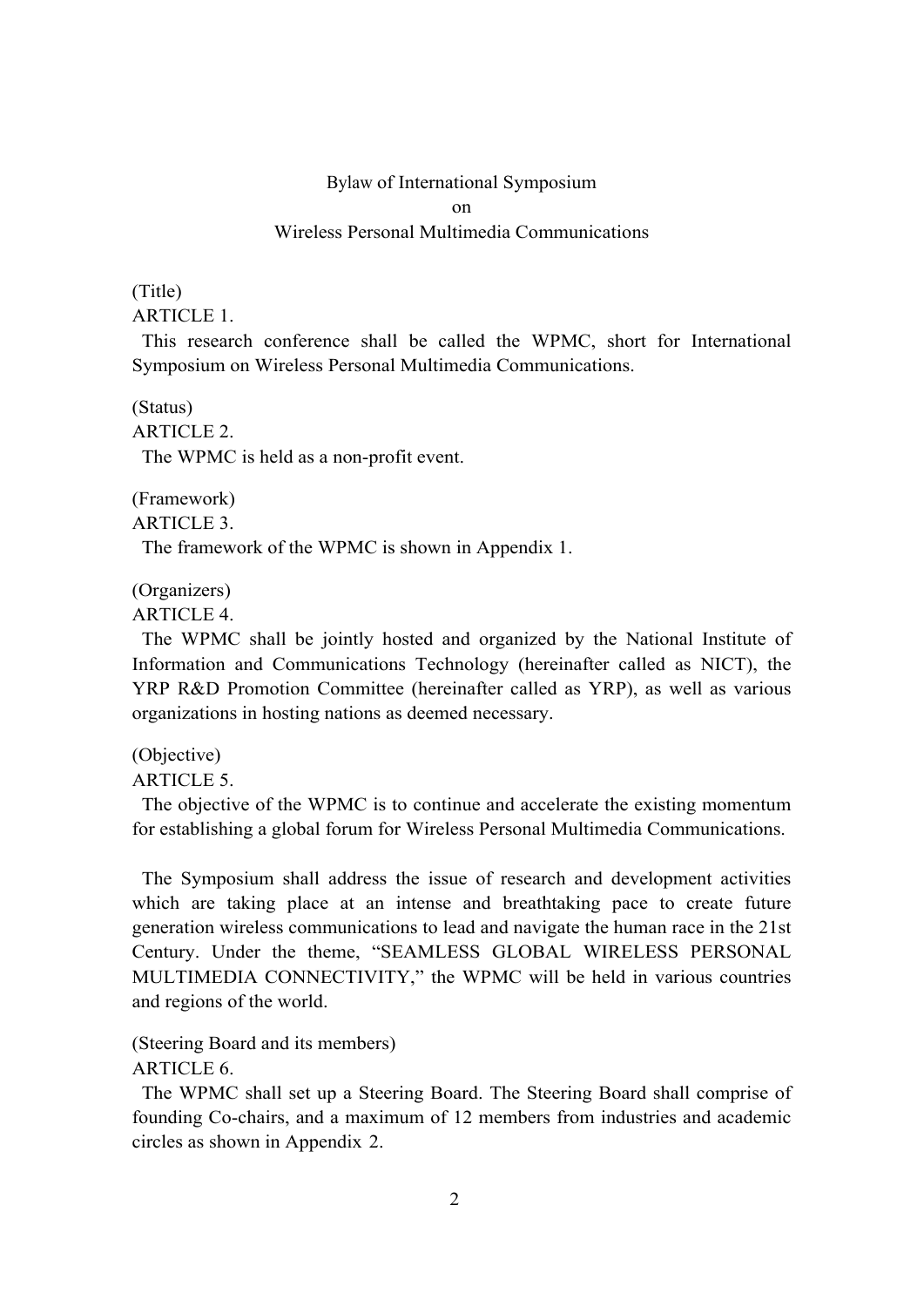(Duties of the Steering Board) ARTICLE 7.

The Steering Board shall deliberate and decide on the following matters.

- (1) Planning of the WPMC, decision on the conference venue(s), and matters related to the holding and running of the event
- (2) Approval and nomination of the General Chair, Chair of the Organizing Committee, and Chair of the Technical Program Committee
- (3) Approval and nomination of the Advisory Board and members of the Advisory Board
- (4) Approval and nomination of the Honorable Chair of the Steering Board, who has specially contributed to the WPMC for many years
- (5) Other necessary matters concerning the WPMC

### (Steering Board Meeting)

### ARTICLE 8.

The Steering Board Meeting shall be held as follows.

- (1) At least two Steering Board Meetings will be held every two years
- (2) If a member fails to attend three successive meetings, then he/she will be automatically removed from the Steering Board.
- (3) A new member nominated by Co-chairs, and approved by the Steering Board members, will replace him/her

(Advisory Board and its members)

#### ARTICLE 9.

The WPMC may set up an Advisory Board.

Chairman of YRP R&D Promotion Committee shall chair the Advisory Board. Members shall comprise representatives from industries and academic circles as shown in Appendix 3.

(Duties of the Advisory Board)

ARTICLE 10.

The Advisory Board shall advise the Steering Board on the following matters.

- (1) Planning of the WPMC, decision on the conference venue(s), and holding and running of the event
- (2) Other necessary matters concerning the WPMC
- (3) Chair will be invited to attend the Steering Board Meeting.
- (4) Other Advisory Board members may attend the Steering Board Meeting as an observer.

(General Chair and his or her duties) ARTICLE 11.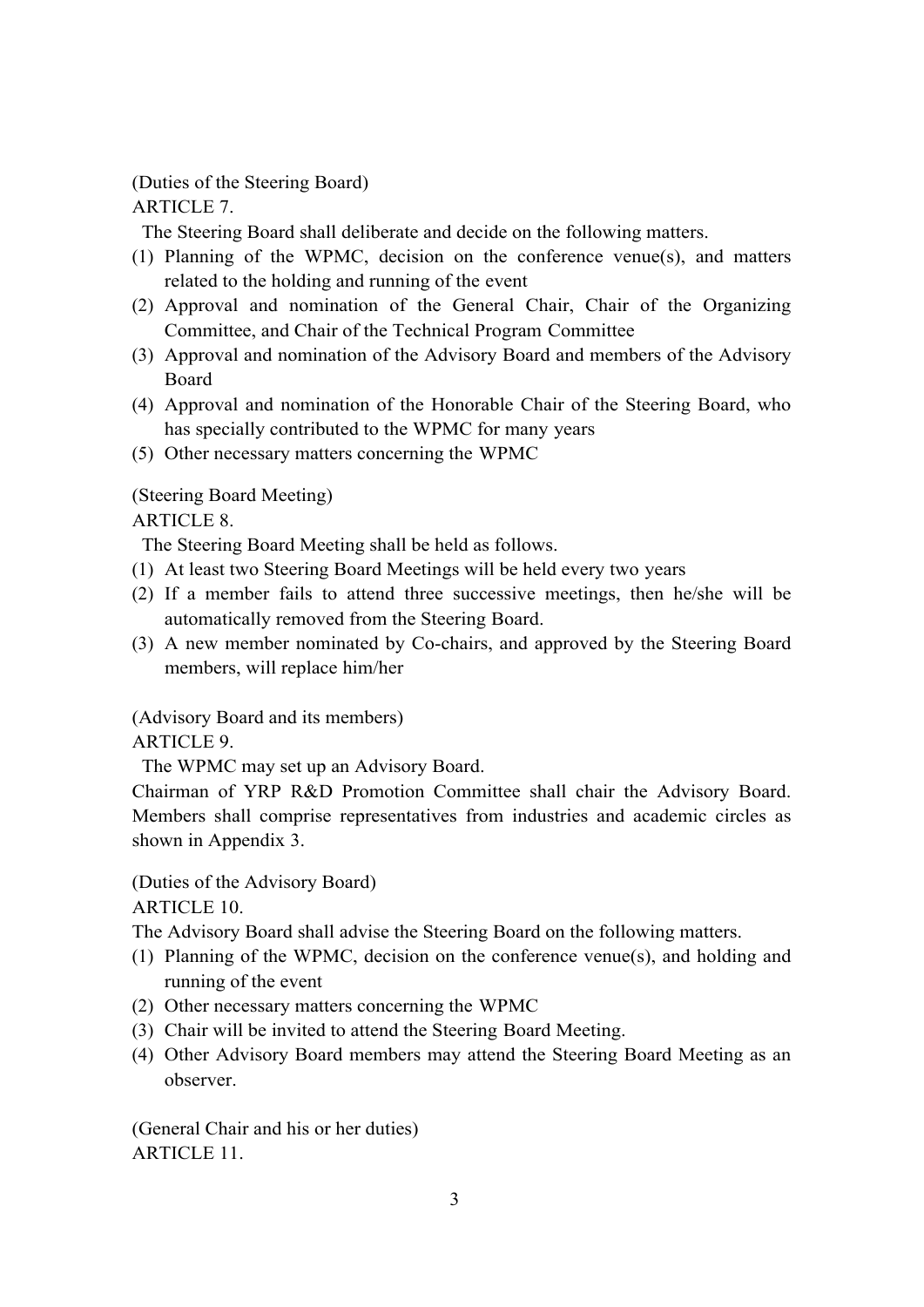For each WPMC, a General Chair shall be nominated. The General Chair may attend the Steering Board Meeting as an observer. If necessary, he/she can invite a maximum of two colleagues to attend the meeting. The General Chair shall be selected from the host country, as a general rule, and approved and nominated by the Steering Board. The General Chair shall supervise the holding of the event.

(Organizing Committee and its Members)

ARTICLE 12.

For each WPMC, an Organizing Committee shall be set up. The Chair of the Organizing Committee shall be selected from the host country, as a general rule. Members shall comprise representatives from industries and academic circles. They will be recommended by the Organizing Committee Chair, then approved by the Steering Board.

(Duties of the Organizing Committee)

ARTICLE 13.

The Organizing Committee shall deliberate and decide on the following matters.

- (1) Planning, preparation, fundraising, and holding/organizing the conference
- (2) Establish the committees necessary to operate the WPMC, under the Organizing Committee
- (3) Among the necessary committees, the establishment of the Technical Program Committee and Financial Committee are required as essential committees.
- (4) Basic matters concerning post-conference work
- (5) Other necessary matters concerning the conference

(Technical Program Committee and its Members) ARTICLE 14.

For each WPMC, a Technical Program Committee shall be set up. Chair of the Technical Program Committee shall be selected for each conference, and approved and nominated by the Steering Board. Members shall comprise representatives from industries and academic circles. They will be recommended by the Organizing Committee Chair, then approved by the Steering Board.

(Duties of the Technical Program Committee)

ARTICLE 15.

The Technical Program Committee shall deliberate and decide on the following matters.

- (1) Reviewing of papers submitted to the WPMC
- (2) Preparation of the WPMC's program
- (3) Other necessary matters concerning the WPMC's program

(WPMC Awards)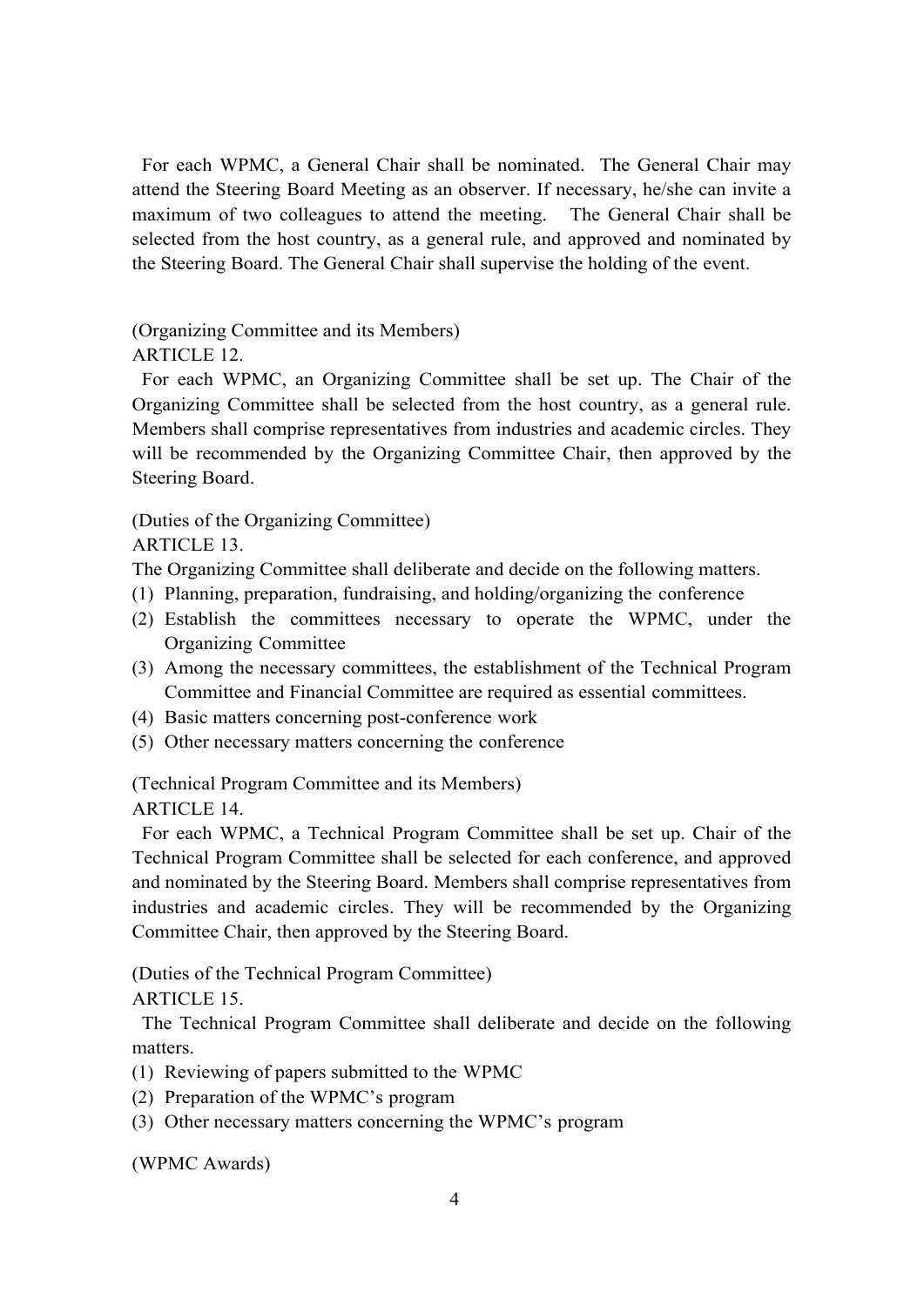ARTICLE 16.

WPMC Awards for excellent papers.

- (1) Excellent papers will be selected by the Organizing Committee and awarded at the Award Banquet.
- (2) Awards will be three for general papers, and three for student papers, which should be presented at the WPMC conference.
- (3) Each Award will be given under three names of the Organizing Committee, NICT an YRP.
- (4) All attendees including students who present the papers are expected to join the Award Banquet.

(Management and administration of expense for operation) ARTICLE 17.

Procurement of expenses related to the holding of the WPMC shall be as follows.

- (1) The Organizing Committee is responsible for securing, managing and administering the operating expenses for the WPMC.
- (2) In the case there is a deficit, there will be no compensation from any other institutions.
- (3) Expenses shall be through Symposium registration fees, and partially by NICT (Appendix 4) and YRP (Appendix 5).
- (4) Applications for sponsorship by other organization are to be deliberated by the WPMC Steering Board, and shall be approved with majority of members voting in favor of such applications.

(Auditing of accounting)

ARTICLE 18.

Accounting shall be audited by the Financial Committee set up within the Organizing Committee and by NICT.

(Handling of accepted papers)

ARTICLE 19.

Handling of accepted papers shall be as follows.

- (1) Acquire IEEE Technical Co-sponsorship and arrange for the publication of accepted papers in IEEE Xplore.
- (2) Acquire ISBN (International Standard Book Number) for the publication.

(Secretariat)

ARTICLE 20.

A formal agent appointed by NICT shall serve as the secretariat of the WPMC Steering Board.

(Coordination with WPMC Steering Board Secretariat) ARTICLE 21.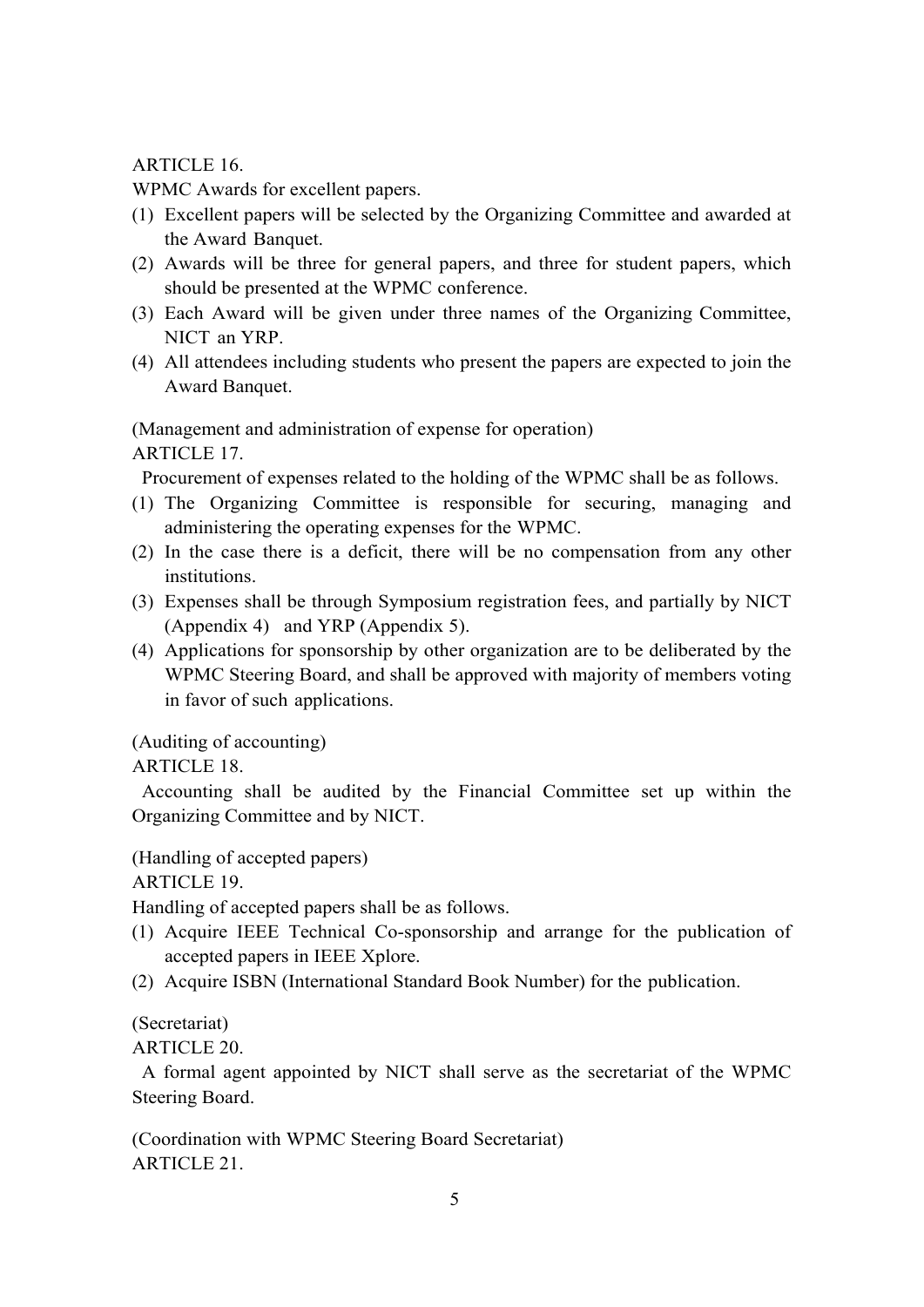Cooperation between Organizing Committee and the Secretariat should be as follows.

- (1) The Organizing Committee shall designate a counterpart to closely coordinate with WPMC Steering Board Secretariat to ensure the smooth operation of the conference. The WPMC Steering Board Secretariat shall be named by NICT
- (2) The designated counterpart shall provide information and operate according to the WPMC procedure guidelines.
- (3) To ensure smooth operation and account processing, it is highly recommended that the counterpart should be a private business entity specialized in conference management.

(Submission of report)

ARTICLE 22.

Reports of the WPMC shall be submitted to WPMC Steering Board.

- (1) The Organizing Committee is to submit a rough completion report to the WPMC
- (2) Steering Board Secretariat within 7 days from the completion of the conference.
- (3) 30 days from the completion of the conference is the closing date for the submission of the final completion report.

(Post-conference responsibilities of the Organizing Committee) ARTICLE 23.

Post-conference responsibilities of the Organizing Committee shall be as follows.

- (1) The Organizing Committee must name a point of contact who will be responsible for coordination until the completion of all duties, such as report submission and account processing.
- (2) Members of the Organizing Committee shall make a presentation on the operation of the conference at the WPMC Steering Board meeting in the following year.

(Revision of the provisions)

ARTICLE 24.

The provisions outlined herewith may be revised with the approval of a majority of the Steering Board members.

(Effective)

Article 25.

This bylaw shall become effective on September 1, 2000.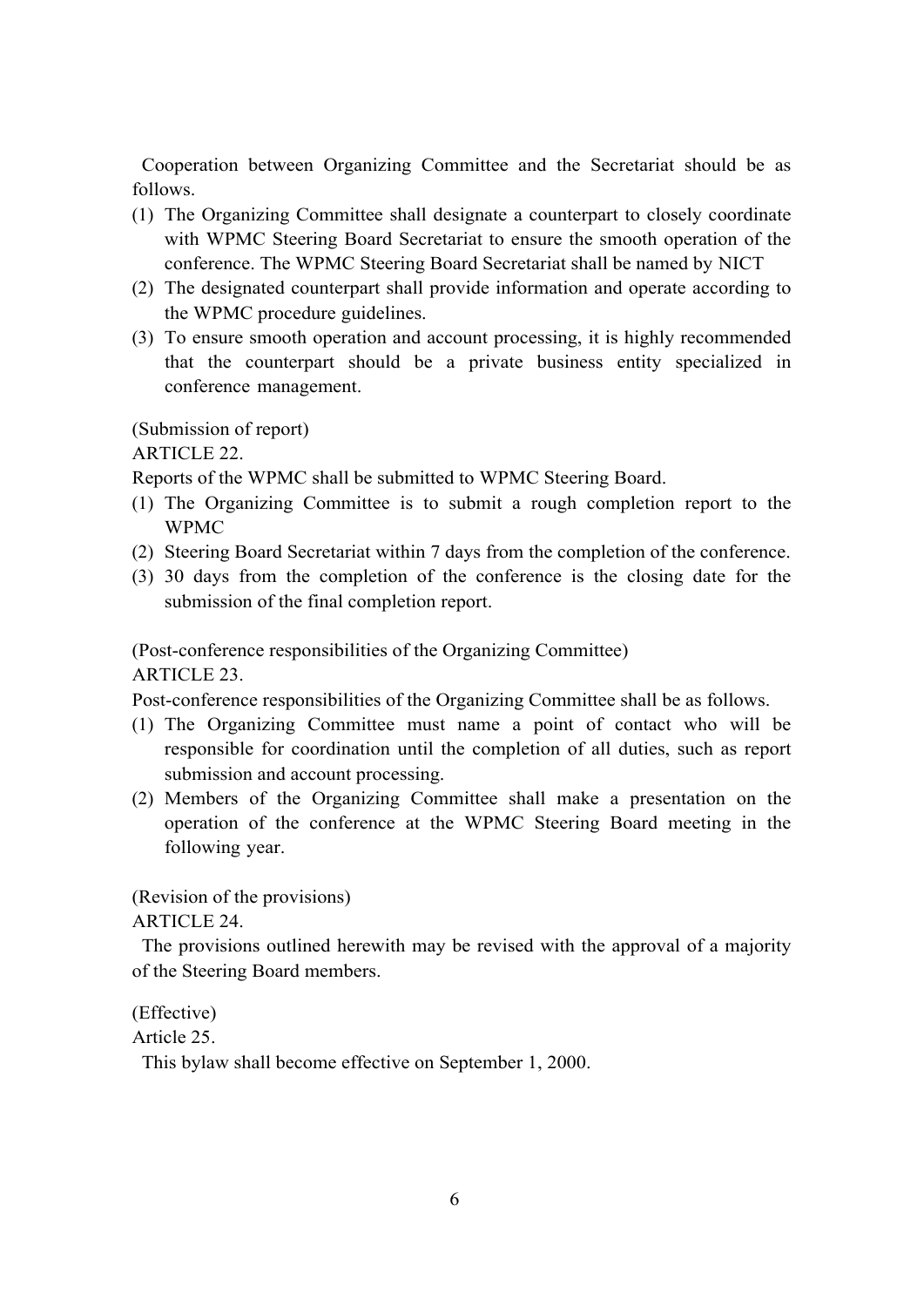- $\bullet$  Enacted July 27, 2000
- Revised December 18, 2017 (Steering Board Meeting, WPMC2017@Yogyakarta, Indonesia)
- Revised on November 26, 2018 (Steering Board Meeting, WPMC2018@Chiang Rai, Thailand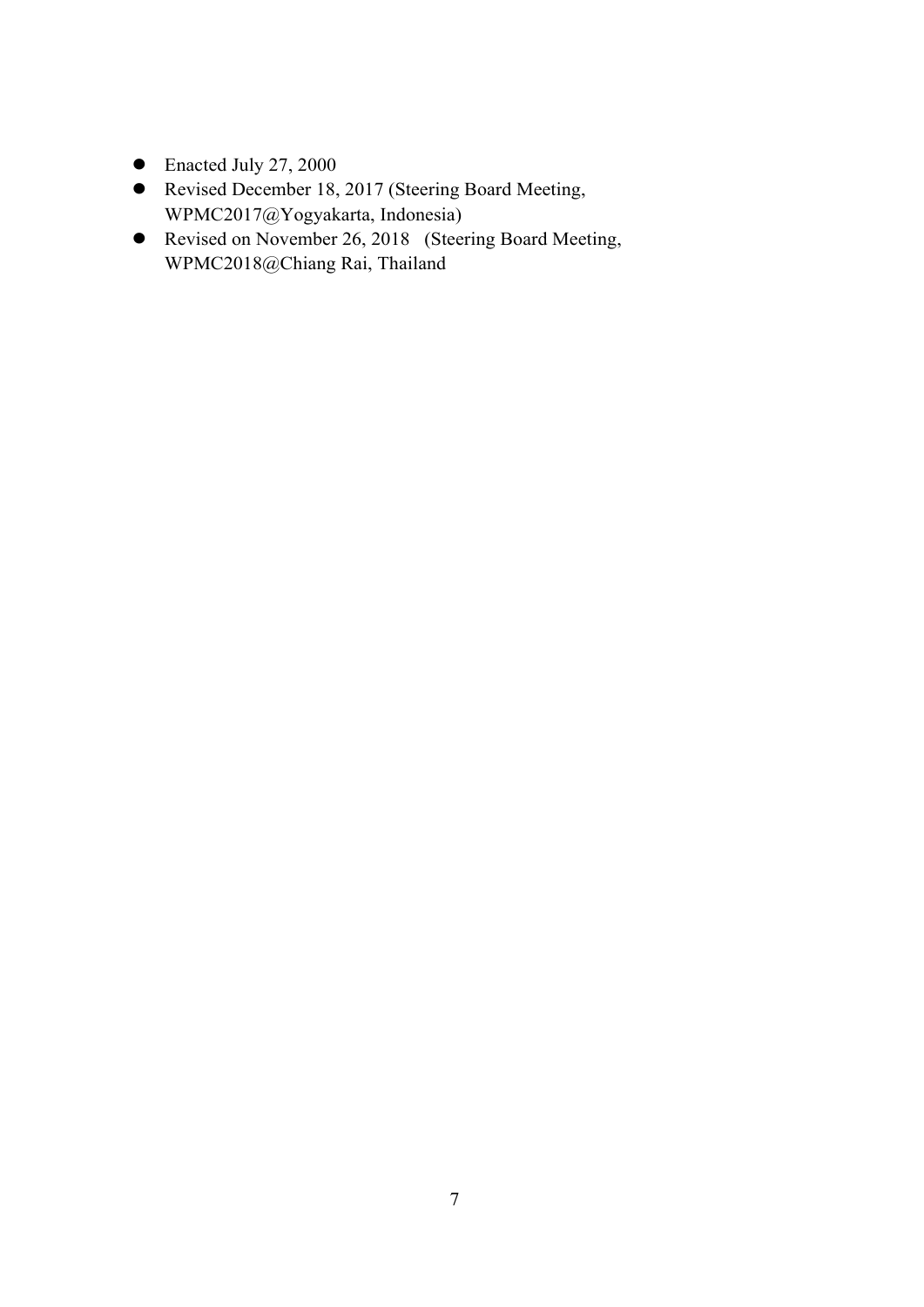#### **Appendix 1**

#### **Framework of the WPMC Organization**

- (1) WPMC Steering Board (Articles 6, 7, 8)
- (2) Honorable Chair (Article 7) Co-chairs (Articles 6) Board Members (Article 6, 7, 8) Secretariat (Article 19, 23)
- (3) Advisory Board (Articles 9, 10) Chair (Articles 9, 10) Board Members (Articles 9, 10)
- (4) General Chair (Article 11)
- (5) Organizing Committee (Articles 12, 13) Chair (Articles 12, 13) Members (Articles 12, 13)
- (6) Technical Program Committee (Articles 14, 15) Chair (Articles 14, 15) Members (Articles 14, 15)
- (7) Expense, Auditing and Accounting (Articles 16, 17)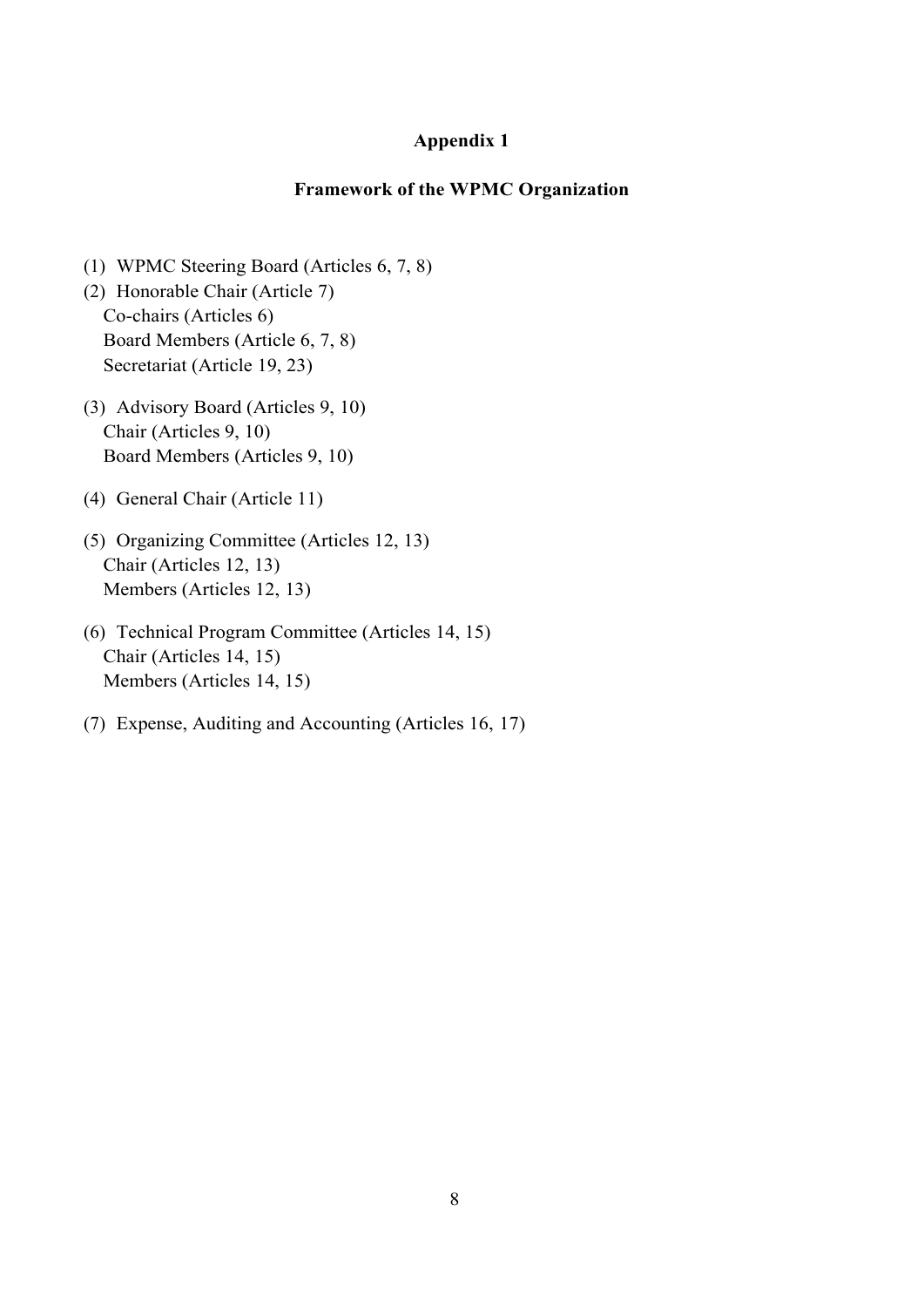#### **Appendix 2**

#### **WPMC Steering Board Members**

Honorable Chair Professor Hideki IMAI Professor Emeritus of Tokyo University Japan

Co-chairs Professor Ramjee PRASAD Department of Business Development and Technology, Aarhus University Denmark

Dr. Shingo OHMORI Vice President, YRP R&D Promotion Committee Japan

Professor Hiroshi Harada Kyoto University Japan

Members

Professor Fumiyuki ADACHI, Tohoku University, Japan Professor Ryuji Kohno, Yokohama National University, Japan Professor Peter Lindgren, Aarhus University, Aarhus University, Denmark Professor Fredric Harris, University of California San Diego, USA Dr. Anand Raghawa Prasad, NEC Corporation, Japan Professor Uma S. Jha, University of California San Diego, USA